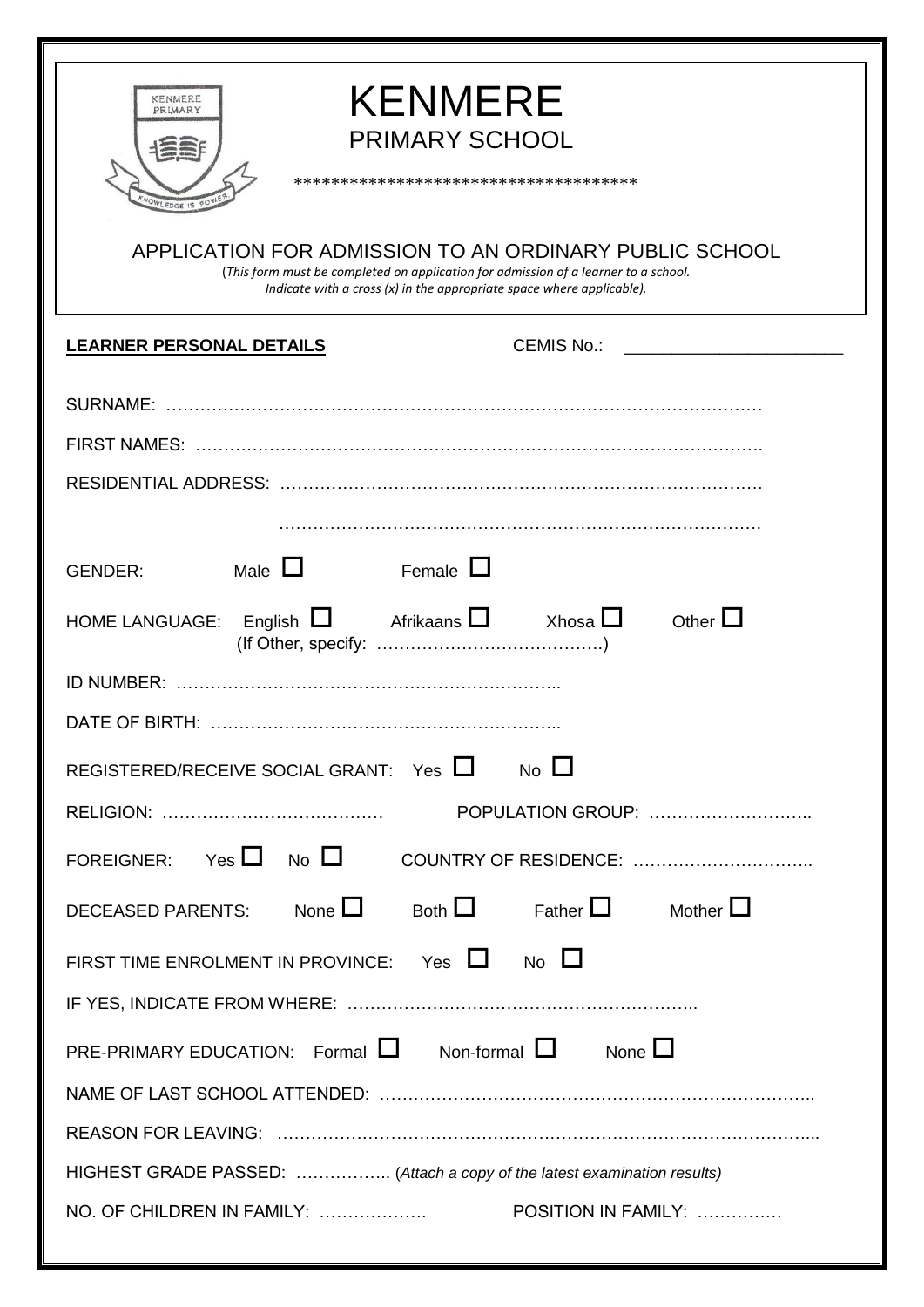| <b>PARENT DETAILS (FATHER)</b> |                                                                         |
|--------------------------------|-------------------------------------------------------------------------|
|                                |                                                                         |
|                                |                                                                         |
|                                |                                                                         |
|                                |                                                                         |
|                                |                                                                         |
| <b>POSTAL ADDRESS:</b>         |                                                                         |
|                                |                                                                         |
|                                |                                                                         |
|                                |                                                                         |
| <b>MARITAL STATUS:</b>         |                                                                         |
|                                |                                                                         |
| <b>PARENT DETAILS (MOTHER)</b> |                                                                         |
|                                |                                                                         |
|                                |                                                                         |
|                                |                                                                         |
|                                |                                                                         |
|                                |                                                                         |
| <b>POSTAL ADDRESS:</b>         |                                                                         |
|                                |                                                                         |
|                                |                                                                         |
|                                |                                                                         |
| <b>MARITAL STATUS:</b>         |                                                                         |
|                                |                                                                         |
| <b>MEDICAL DETAILS</b>         |                                                                         |
| PROBLEMS? Yes $\Box$ No $\Box$ | DOES THE LEARNER SUFFER FROM ANY ALLERGIES / CHRONIC AILMENTS / SPECIAL |
|                                |                                                                         |
|                                |                                                                         |
|                                |                                                                         |
|                                |                                                                         |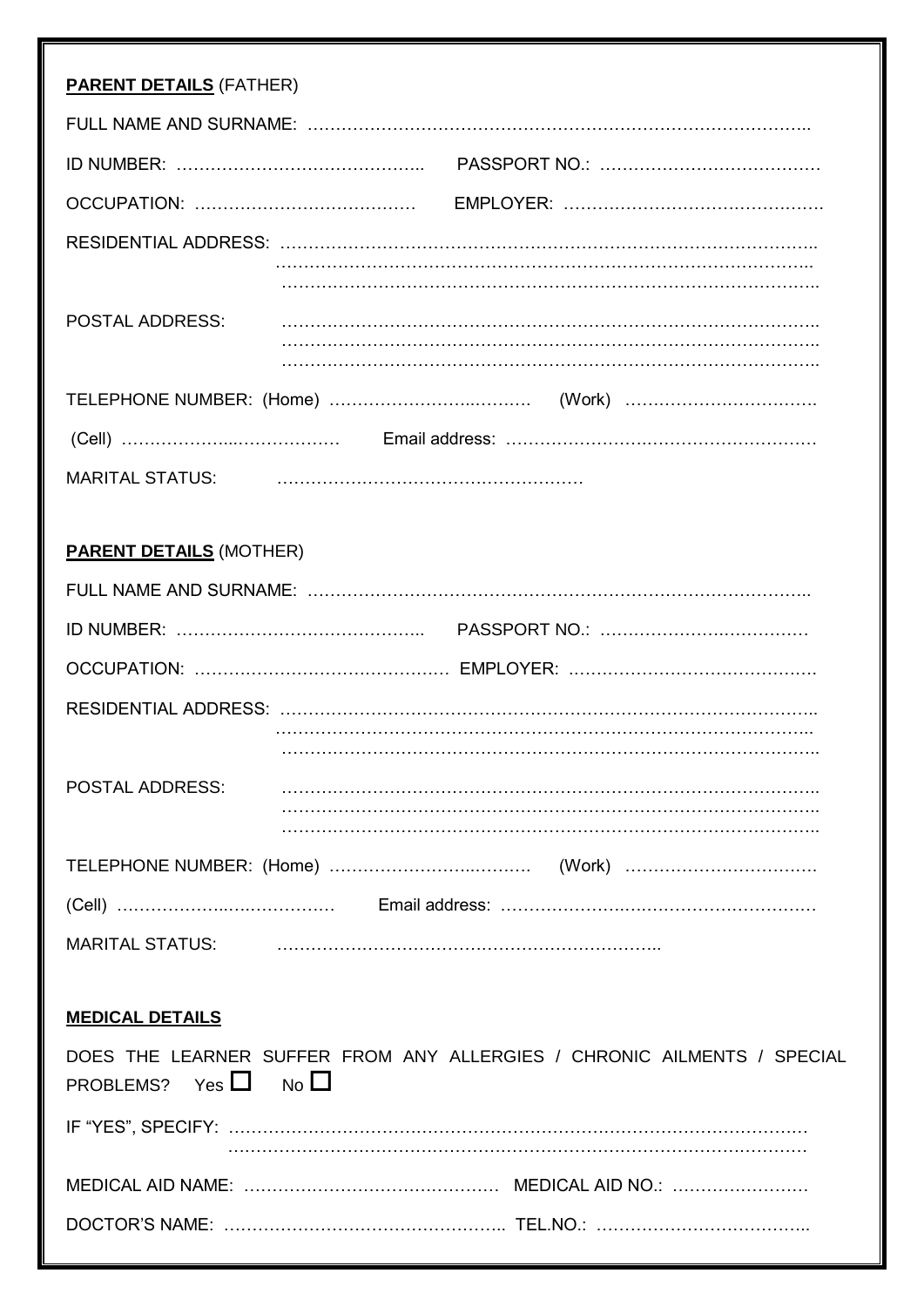| <b>PARENT DETAILS (GUARDIAN)</b>                            |
|-------------------------------------------------------------|
|                                                             |
|                                                             |
|                                                             |
|                                                             |
|                                                             |
|                                                             |
|                                                             |
| <b>POSTAL ADDRESS:</b>                                      |
|                                                             |
| WHO IS RESPONSIBLE FOR DIRECT SUPERVISION OVER THE LEARNER? |
|                                                             |
|                                                             |
|                                                             |
| WHO IS RESPONSIBLE FOR PAYING ACCOUNTS (eg. School fees)    |
|                                                             |
|                                                             |
|                                                             |
| <b>DECLARATION OF PARENT/GUARDIAN</b>                       |
|                                                             |
|                                                             |
| furnished above is correct to the best of my knowledge.     |
| (year).                                                     |
| <b>SIGNATURE OF PARENT/GUARDIAN</b><br><b>NAME IN PRINT</b> |